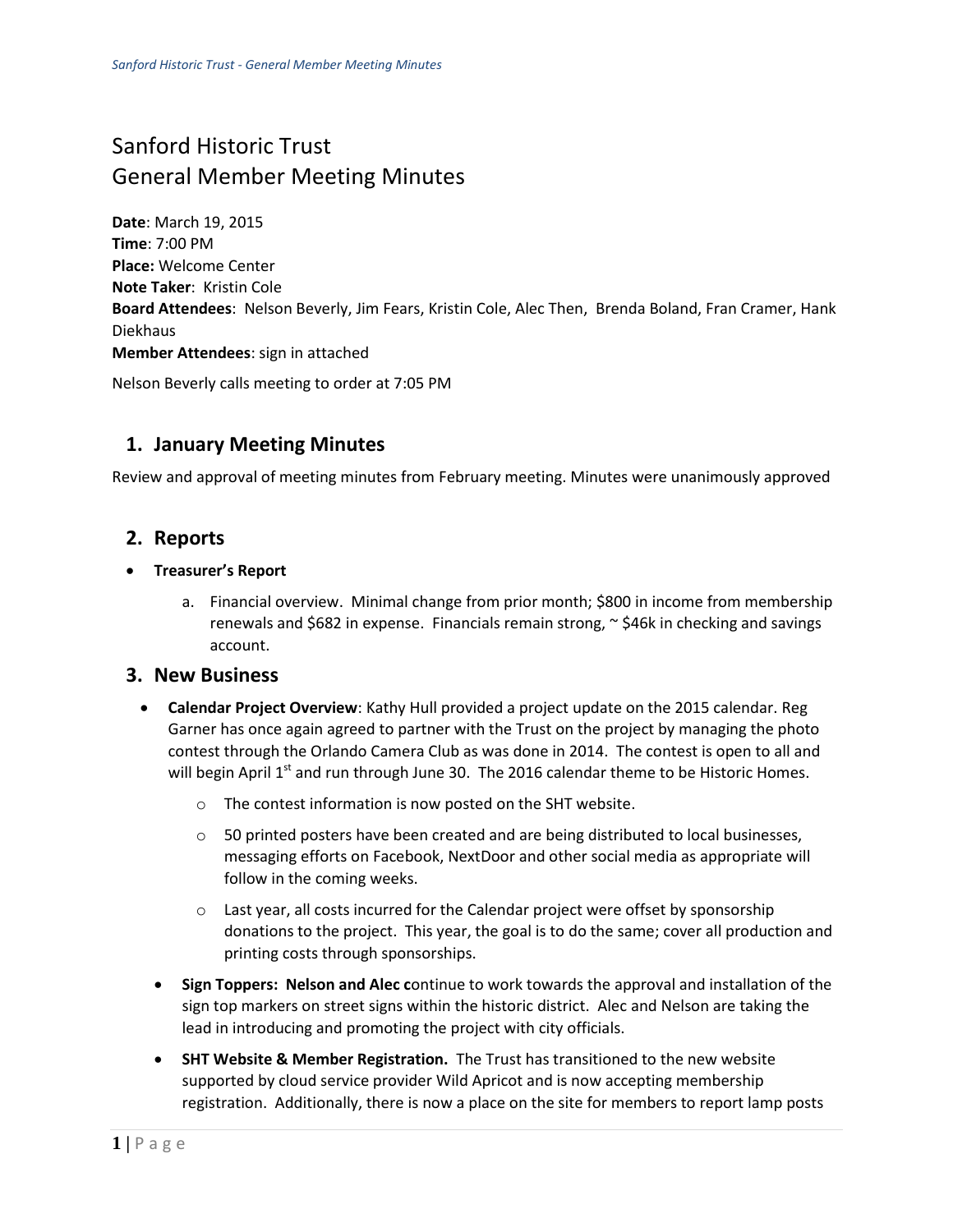that are in need of maintenance or repair. Nelson urged members to use the site to register for 2015 if they had not yet done so, and use the online form to inform the Trust of lamp posts that are in need of attention.

- Christine Dalton shared an overview of the first "Pathways to History" brochure produced for the City.
- Historic Preservation Award committee is being led by Denny Gibbs. Committee has been formed and is in the process of identifying nominees for the 2015 award. Members are encouraged to suggest properties in the community built before 1965 that should be considered for evaluation by the committee.

# **Presentation – District 1 Commissioner Art Woodruff**

Art Woodruff, Sanford City Commissioner for District One presented to the Trust concerning the:

- Waterfront Master Plan. He shared a conceptual plan covering a three block area downtown The plan was developed by Littlejohn, a consulting firm hired by the City of Sanford.
- Downtown CRA will be expiring in September of 2015. A request to Seminole County for a ten year extension is in process. Continued CRA funding is critical in supporting future downtown infrastructure projects.
- Trust members are encouraged to learn more about the Waterfront Master Plan and the Sanford CRA. Please visit the SHT website for additional detail and information on how to contact Littlejohn, Seminole County Commission and the City of Sanford to share your opinion on these key issues

Meeting Adjourned 8:27

Minutes submitted by Secretary, Kristin Cole.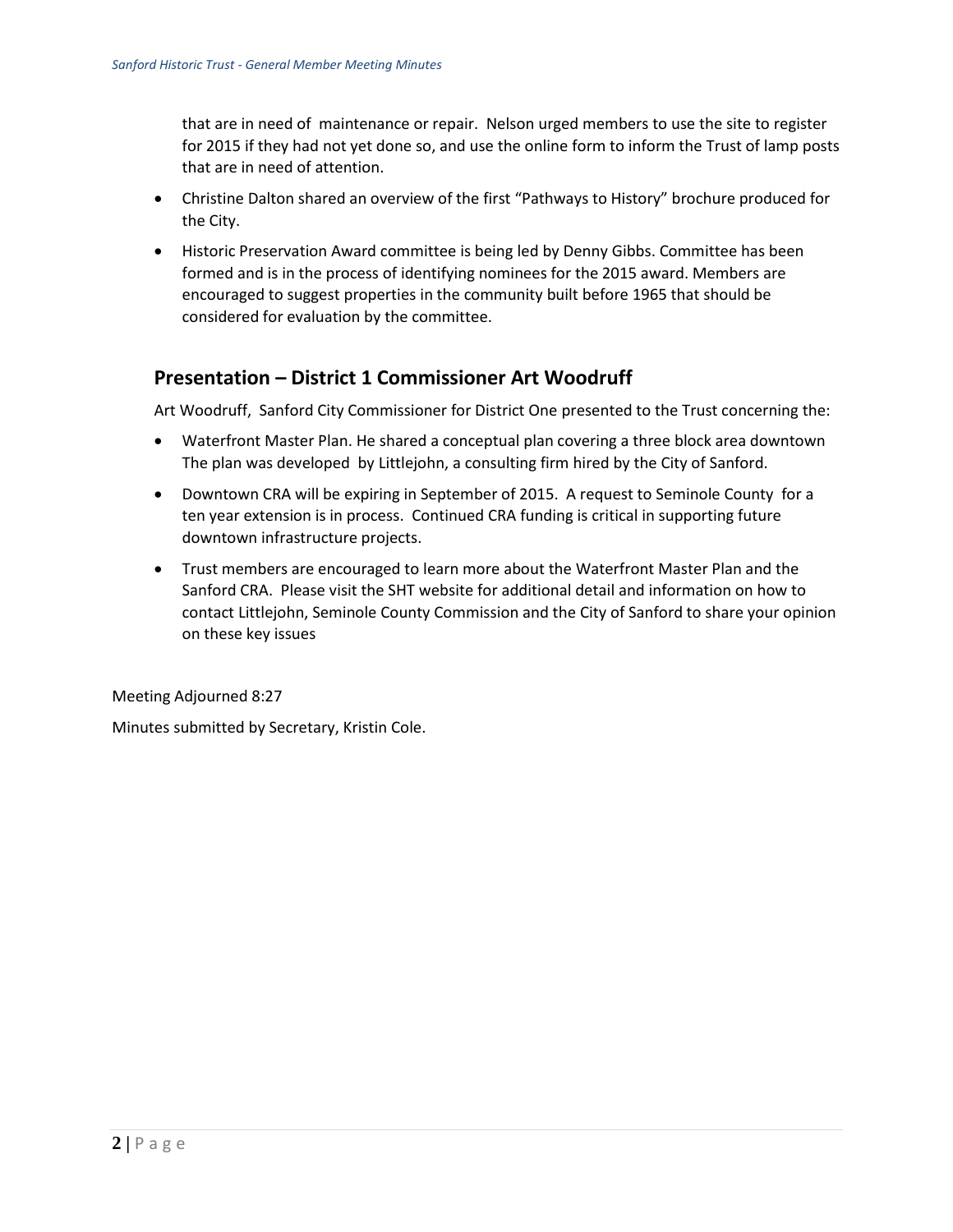2015 Sanford Historic Trust Membership Sign In List

 $_{\text{Date}}$  3,79,15

| <b>First name</b> | Last name        | Organization      | <b>Signature</b> |
|-------------------|------------------|-------------------|------------------|
| Nelson            | Beverly          |                   |                  |
| <b>Brenda</b>     | <b>Boland</b>    | $\leq$ See LUST A |                  |
| <b>Brian</b>      | Casey            |                   |                  |
| Jim               | Claypool         |                   |                  |
| Kristin           | Cole             |                   |                  |
| Edward            | De Los Santos    |                   |                  |
| Dan               | <b>Dieckhaus</b> |                   |                  |
| Jin or Lynn       | Fears            |                   | F jul            |
| Christina         | Grace            |                   |                  |
| Amelia            | Green            |                   |                  |
| Rob               | <b>Hawkins</b>   |                   |                  |
| Charles           | Hull             |                   |                  |
| William           | Laramore III     |                   |                  |
| Robin             | Phelps           |                   |                  |
| Karen             | Ratliff-McNeil   |                   |                  |
| Nancy             | Sepulveda        |                   |                  |
| Maria             | Shreve           |                   |                  |
| Walter            | Smith            |                   |                  |
| Alec              | Then             | Comid             |                  |
| robert            | walsh            | Thut While        | ↗                |
| Kayli             | Wicker           |                   |                  |
| Lynette           | Woodward         |                   |                  |
| Krista            | Yurchak          |                   |                  |

Christine Dalton Susan Castrianni Cheryl Talamas - ? madcat so = hot mail. com BethFrame KENT & FRAN CEAMER DENNY G.BOS JA MALIKE<br>Gene Krukemyer WHYNE & SHERYL DEMING  $\mathbf{1}$